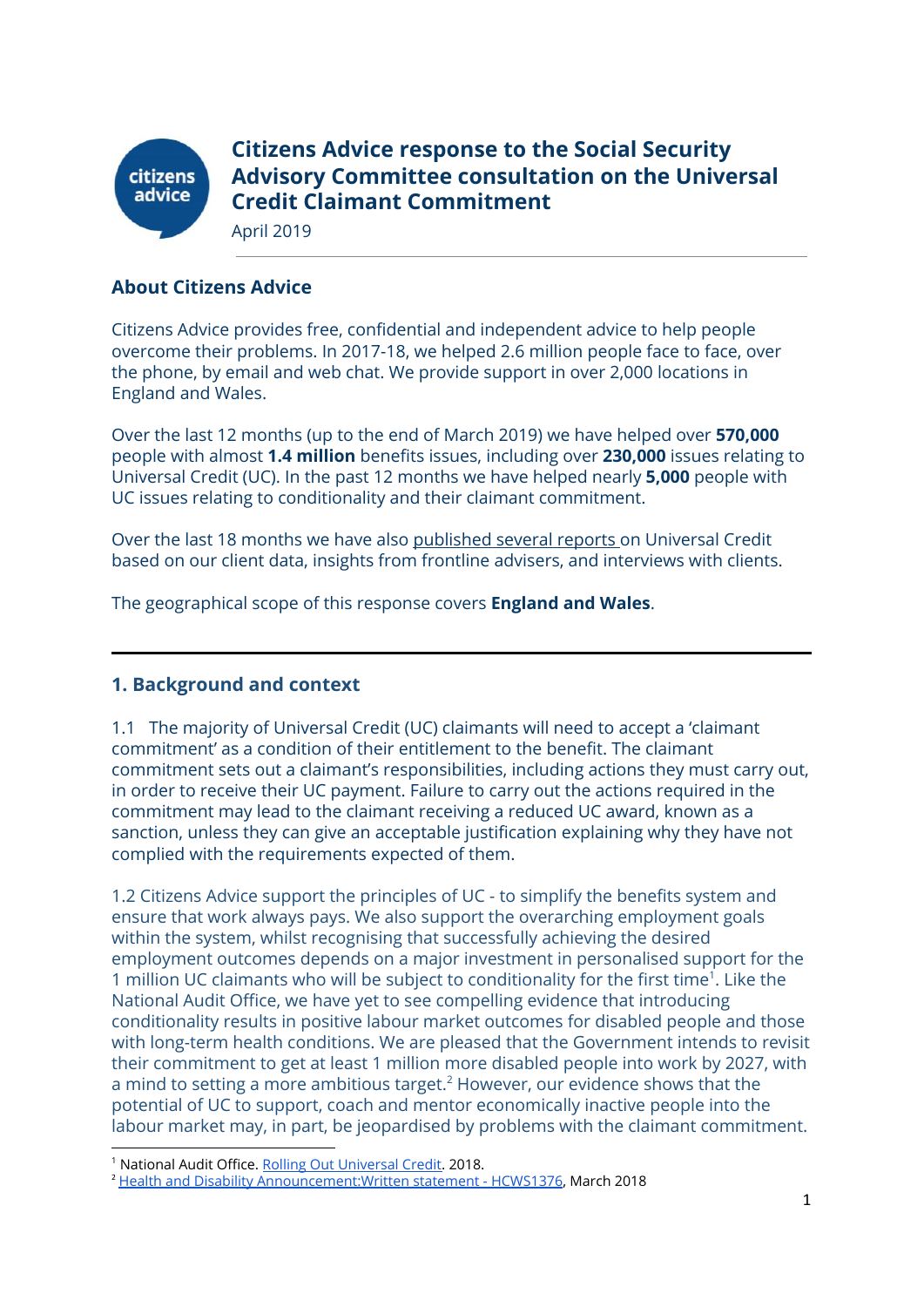1.3 Citizens Advice have seen a consistent volume of clients experiencing problems with their claimant commitment over the past 2 years. Over the last year, our local offices have helped nearly 5,000 clients who are experiencing difficulty with conditionality and the claimant commitment within Universal Credit. The evidence in this submission draws on over 600 individual cases submitted by advisers in the Citizens Advice network, detailing the impact that problems with the claimant commitment can have on the people we help. Most of the issues our advisers report arise from an inappropriate commitment that hasn't been tailored to meet the claimant's personal circumstances. In particular, our advisers report that a significant proportion of the people affected by inappropriate commitments have learning disabilities and/or mental health conditions.

1.4 Our forthcoming research with in-work UC claimants<sup>3</sup> found that many of our research participants were unaware of the contents of their claimant commitment, and some could not recall signing one at all. Given that we have evidence of claimants being sanctioned or even having their claims closed because they failed to maintain an updated commitment, we are concerned that the process for informing all claimants about the rights and responsibilities within their commitment may not be working as effectively as it could.

1.5 We welcome the continued downward trend in the number of sanctions being applied to UC claimants $^4$ , but remain concerned that people in vulnerable situations sometimes feel they have no choice but to sign up to commitments that don't appropriately reflect their personal barriers to work, and may place them at unnecessary risk of sanctions as a result.

# **2. Recommendations**

### **Recommendation 1**

**The DWP should remove all claimants awaiting or appealing a decision on their Work Capability Assessment from the all work-related requirements activity group under Universal Credit.**

### **Recommendation 2**

**DWP should look at the time frame for the closing of claims when a commitment hasn't been accepted, and communicate these clearly with claimants, ensuring reminders are multichannel beyond the online journal.**

<sup>&</sup>lt;sup>3</sup> Britain Thinks/Citizens Advice. Decision-Making and Behaviours About Work (forthcoming)

<sup>&</sup>lt;sup>4</sup> DWP. [Benefit Sanctions Statistics to October 2018](https://assets.publishing.service.gov.uk/government/uploads/system/uploads/attachment_data/file/779502/benefit-sanctions-statistics-to-october-2018.pdf), 2019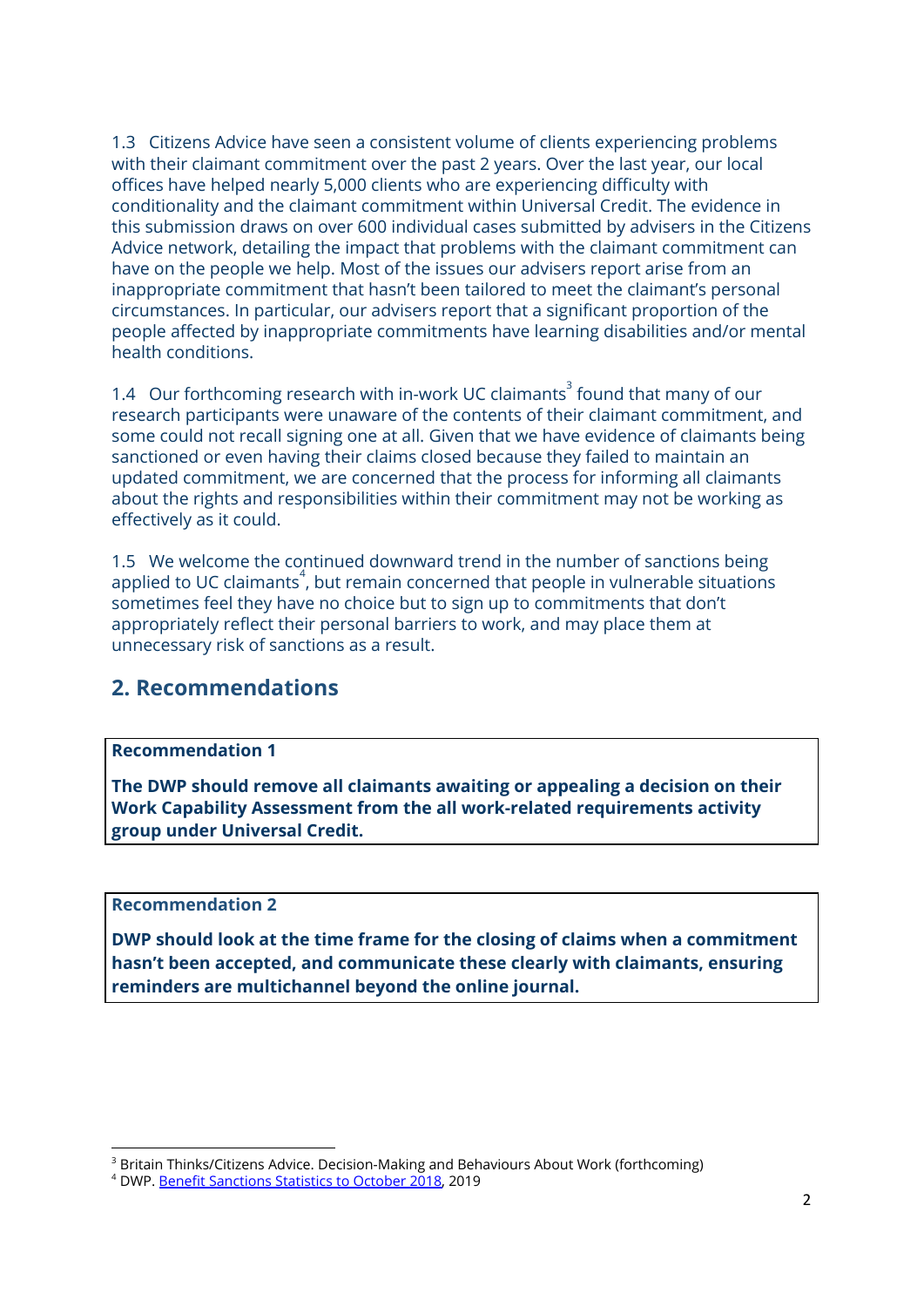**Recommendation 3**

**The DWP should consider moving the process of drawing up and agreeing a claimant commitment until after the initial claim has been established. This would allow the claimant commitment to become a more collaborative, supportive and tailored process for the claimant, and set the foundation for a positive ongoing relationship with their work coach.**

### **Recommendation 4**

**The DWP should regularly review how claimant commitments are being set by work coaches - including how discretion is applied - to assess their effectiveness in supporting people to move into and stay in work.**

### **Recommendation 5**

**We do not believe that sanctions are appropriate for disabled people and those with health conditions. As part of plans to review how conditionality is set, the Government must test the effectiveness of the wider health and work policy programme in supporting these claimants to move into work (where appropriate), to shape any future approaches in this area.**

# **Consultation Questions**

**3. How are claimant's circumstances factored into the Claimant Commitment (including if they change), particularly claimants with potential restrictions on their work ability, such as caring responsibilities or a disability? Do claimants feel their Commitment accurately reflects their circumstances, particularly those with potential restrictions?**

\_\_\_\_\_\_\_\_\_\_\_\_\_\_\_\_\_\_\_\_\_\_\_\_\_\_\_\_\_\_\_\_\_\_\_\_\_\_\_\_\_\_\_\_\_\_\_\_\_\_\_\_\_\_\_\_\_\_\_\_\_\_\_\_\_\_\_\_\_\_\_\_\_\_\_\_\_\_\_\_\_\_\_\_\_\_\_\_\_\_

3.1 A significant difference between UC and many legacy benefits is the extension of 'conditionality' to groups of claimants who may previously have received their benefits without behavioural obligations attached to their award. This includes lone parents of preschool age children, people awaiting a Work Capability Assessment (WCA), people in work but with low earnings, and 'second-earners' in couples. Universal Credit brings together millions of people with a diverse range of support needs, and each claimant must have the conditionality of their award tailored to suit their personal circumstances. This tailoring is usually carried out at a meeting between the claimant and their work coach, during the initial assessment period of their Universal Credit claim.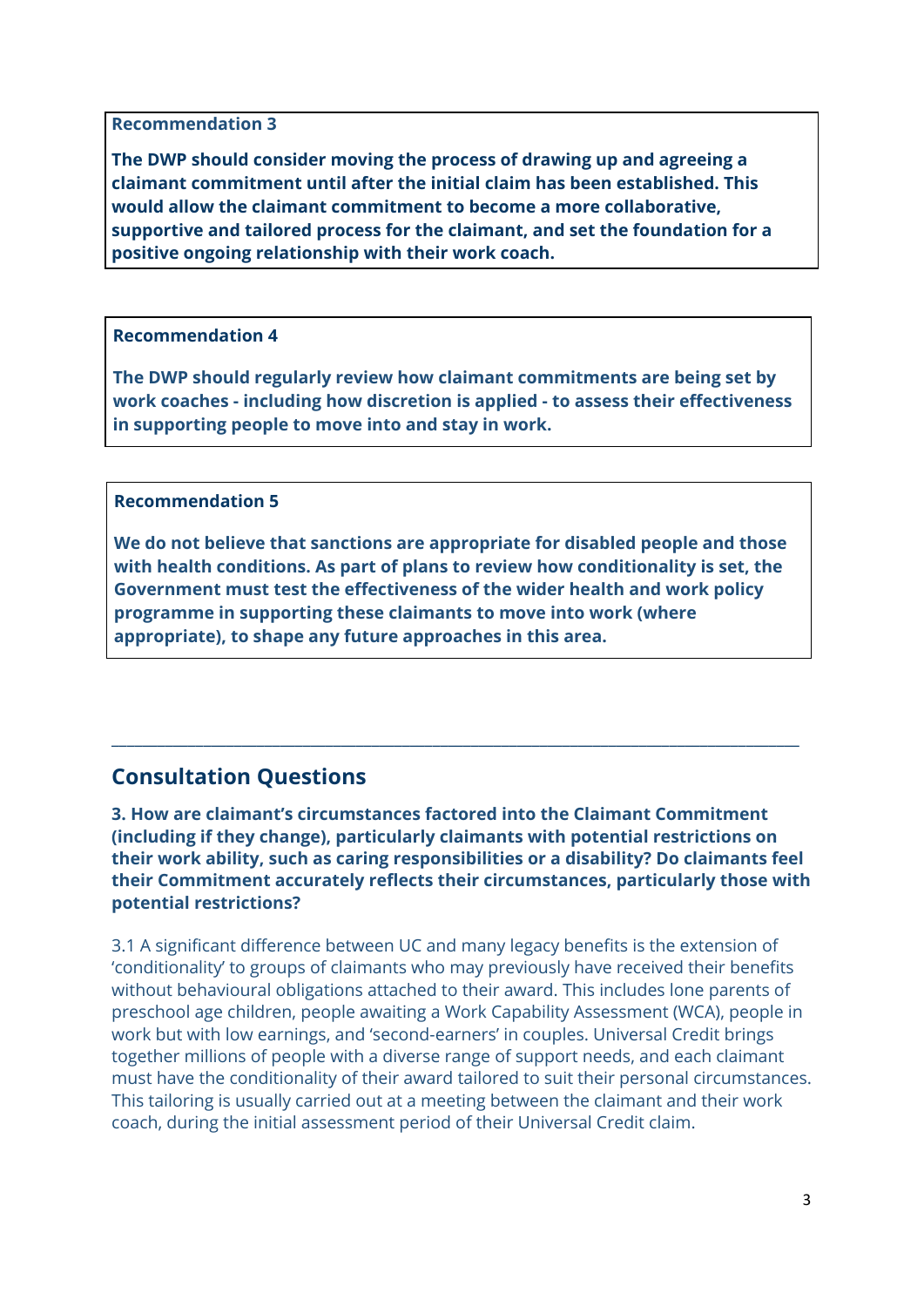3.2 Our evidence shows that many of our clients in vulnerable situations are incorrectly being placed in the all work-related requirements group, without having the activities expected of them adequately tailored to suit their personal circumstances. The vast majority of these cases involve disabled people, but we also have evidence the issue is affecting carers, people on probation, parents with very young children and those recovering from substance misuse. Although Universal Credit regulations require work coaches to consider whether claimants have any characteristics or vulnerabilities that might limit the number of hours they can work, or the type of activities they are able to undertake as part of their claimant commitment, our advisers are telling us that often this discretion is not being used. This is leading to considerable distress for some of the people we help.

#### **Case study – Steve**

Steve has a severe mental health condition and was signed off work by his doctor for 3 months. He initially came to Citizens Advice for help applying for Universal Credit and PIP.

Steve came back to his local Citizens Advice a few days later as he had been asked to sign a Claimant Commitment and was very worried about what this meant for his claim. It included a requirement to look for work for 16 hours a week and to log his job search.

Steve felt that his Work Coach had not understood the extent of his health problems. He had also understood from his Claimant Commitment that not completing the tasks set could lead to his being sanctioned for up to 3 years, and was very anxious that this would happen to him. This had led to a significant deterioration in his mental health.

As Steve needed to get his Universal Credit payment through as soon as possible, our adviser helped him to sign the Claimant Commitment to ensure his claim was completed. They then contacted his Work Coach to challenge the requirements of his claim.

\*Client's name has been changed to protect confidentiality

3.3 Work coaches have the discretion to place people in a 'light touch' category for as long as they deem appropriate, and to only assign tasks that the claimant feels would be achievable in their personal circumstances. Some of our advisers did report cases where clients were being offered such adjustments or tailored support. For example, one cited a case where a client who was street homeless had a claimant commitment which only set out that they should continue to engage with local services and work towards finding a permanent residence. Another spoke about a client with a learning disability who had significant barriers to work. They had been asked to think about the tasks they enjoyed doing, as part of an ongoing discussion on types of work which might be suitable.

3.4 Our data shows that the people we help with conditionality issues, including the claimant commitment, are more likely to be disabled or to have long term health conditions, compared to our clients overall, and to those who come to us for help with other UC problems.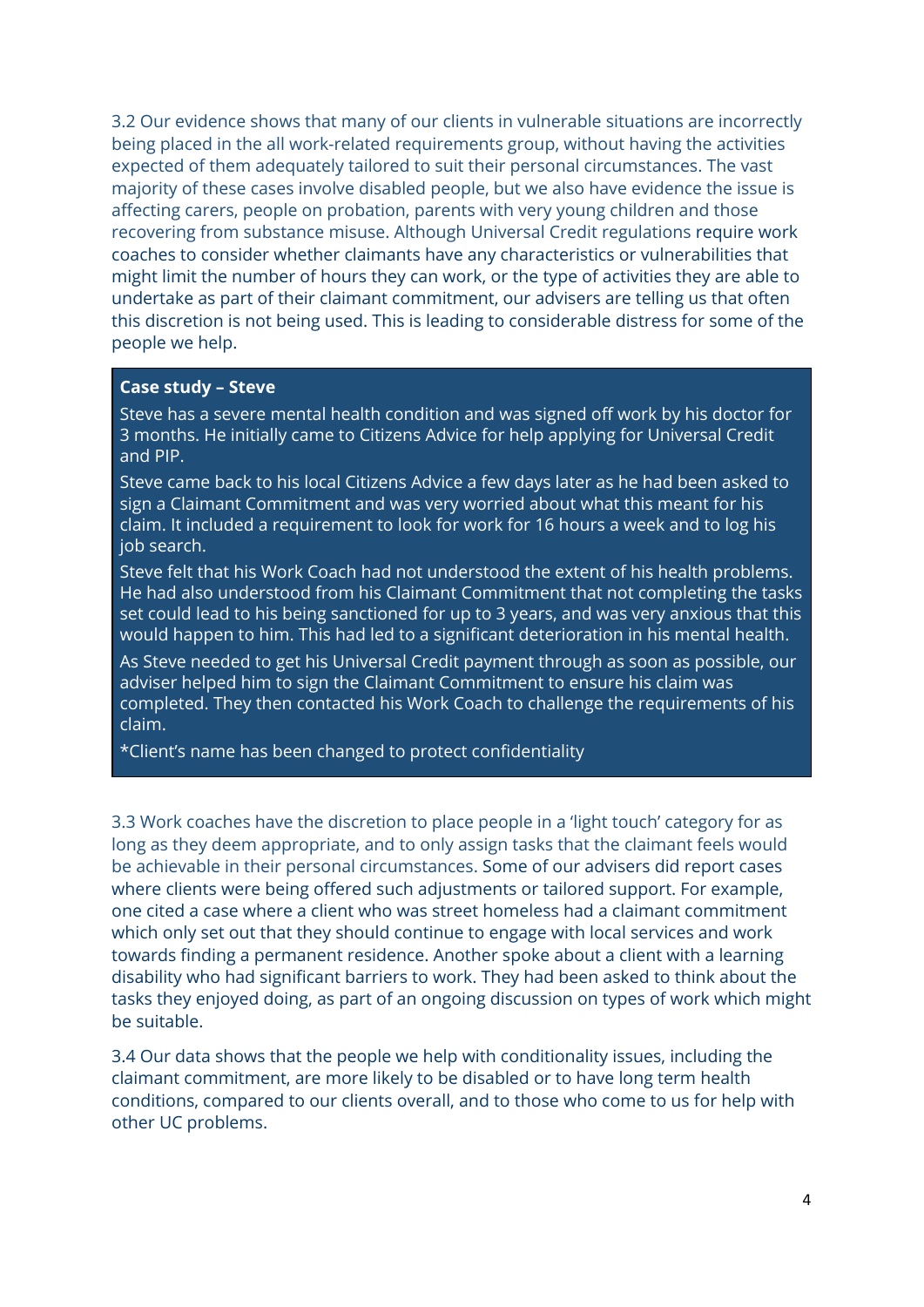

Figure 1: Disability Prevalence among Citizens Advice clients (2018-19)

# **4 Full conditionality while awaiting a Work Capability Assessment**

4.1 One particularly worrying trend in the evidence from our network is the imposition of full work search requirements on people who are awaiting a WCA, or in the process of appealing a decision to find them fit for work. Disabled claimants can usually only be referred for a WCA from the 29<sup>th</sup> day of their claim, and may then wait up to 3 months for an appointment with an assessor. $\overline{\phantom{a}}^5$ 

4.2 In the legacy system, people awaiting a WCA could be treated as having limited capability for work until their assessment had been carried out. In the UC system all claimants are automatically placed in the all work-related requirements (AWRR) group unless they have circumstances that entitle them to an easement, providing temporary exemption from work-related requirements, e.g. bereavement of partner or child, experiencing domestic violence.

4.3 While work coaches have discretion to reduce commitments where they deem it necessary for the claimant, our evidence shows that some of our clients are still not having their claimant commitments adjusted to recognise their complex health needs, even when they have supplied their work coach with a fit note from their GP.

4.4 Our advisers have submitted a large number of cases where disabled people, and those with long term health conditions, have felt they had to agree to claimant commitments that oblige them to look for work for up to 35 hours a week, before it has even been established whether they are fit for work at all. Claimants who are temporarily unwell can usually have their work-search requirements temporarily suspended if they are able to provide a fit note from their GP, but the Universal Credit

<sup>&</sup>lt;sup>5</sup> [191357](https://www.parliament.uk/business/publications/written-questions-answers-statements/written-question/Commons/2018-11-14/191357/) Response to a Written Parliamentary Question, December 2018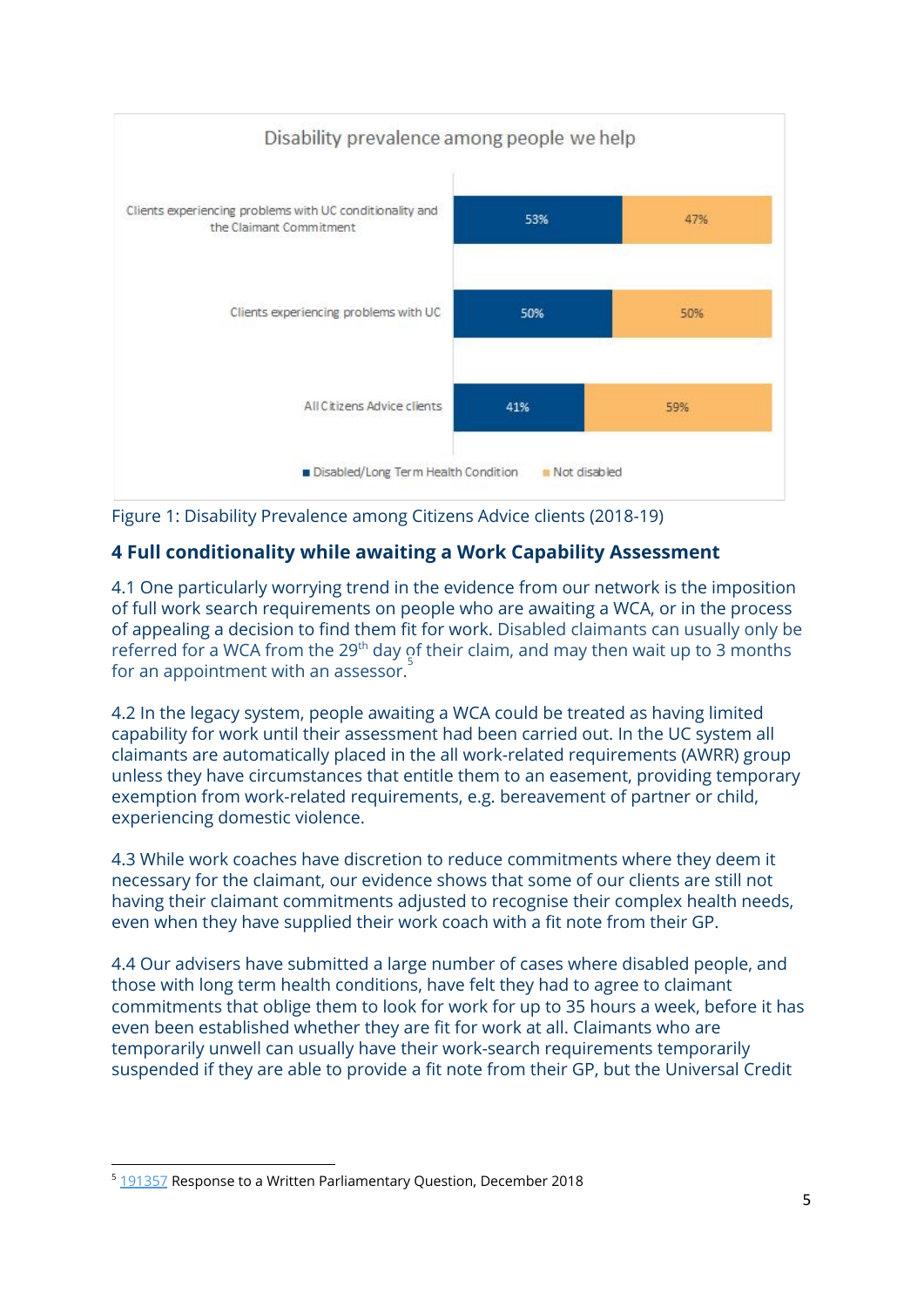regulations state this is at the work coaches' discretion, and may only be applied twice in any 12 month period $^6$ .

### **Case study: Sian\***

Sian came to see Citizens Advice after being given a claimant commitment that required her to undertake full work search requirements. Sian suffers from psychosis, so she required support from her mother and a mental health support worker to attend her Citizens Advice interview, and also needs their support to attend interviews at the Jobcentre. She has no computer skills and does not use her mobile phone, instead arranging for any phone communications to go to her mother.

Although Sian has been signed off by her GP for 3 months, she does not yet meet the requirements for being treated as having limited capability for work or limited capability for work-related activity whilst she waits for her Work Capability Assessment. She has been placed in the all-work related requirements group until she has her Work Capability Assessment, which could take 3 months or longer.

\*name has been changed to protect confidentiality, client ref CA-138362880

4.5 Although presenting fit notes help some disabled people to avoid the full work-search requirements of the AWRR group, they are not an option for all disabled people, especially those who do not need time off due to their impairment or condition. This group includes disabled people currently undertaking voluntary work, and others working a small number of hours each week. Our previous research into single disabled people claiming UC found some disabled people who might otherwise have limited capability for work or even limited capability for work related activity wished to maintain a very low hours job as they found it helped their overall wellbeing<sup>7</sup>. Our advisers told us that clients with learning disabilities are particularly vulnerable to being placed in full conditionality because their conditions are often not perceived as illnesses, and many "*want to be independent and do not want to admit they need help"* (Welfare Adviser, south west England).

**Recommendation 1: The DWP should remove all claimants awaiting or appealing a decision on their Work Capability Assessment from the all work-related requirements activity group under Universal Credit.**

## **5. Do you think claimants completely understand and accept their Claimant Commitment?**

5.1 Our evidence shows that some claimants also have a limited understanding of their rights and responsibilities with regard to managing their claimant commitment. For example**,** our research with UC claimants suggests that there are challenges with people understanding their claimant commitment, with 2 in 5 of the people we help telling us

<sup>&</sup>lt;sup>6</sup> [Universal Credit Regulations \(2013\), Regulation 99](http://www.legislation.gov.uk/uksi/2013/376/regulation/99)

<sup>&</sup>lt;sup>7</sup> Citizens Advice. [Universal Credit for Single Disabled People.](https://www.citizensadvice.org.uk/Global/CitizensAdvice/welfare%20publications/UC%20for%20single%20disabled%20people.pdf) 2018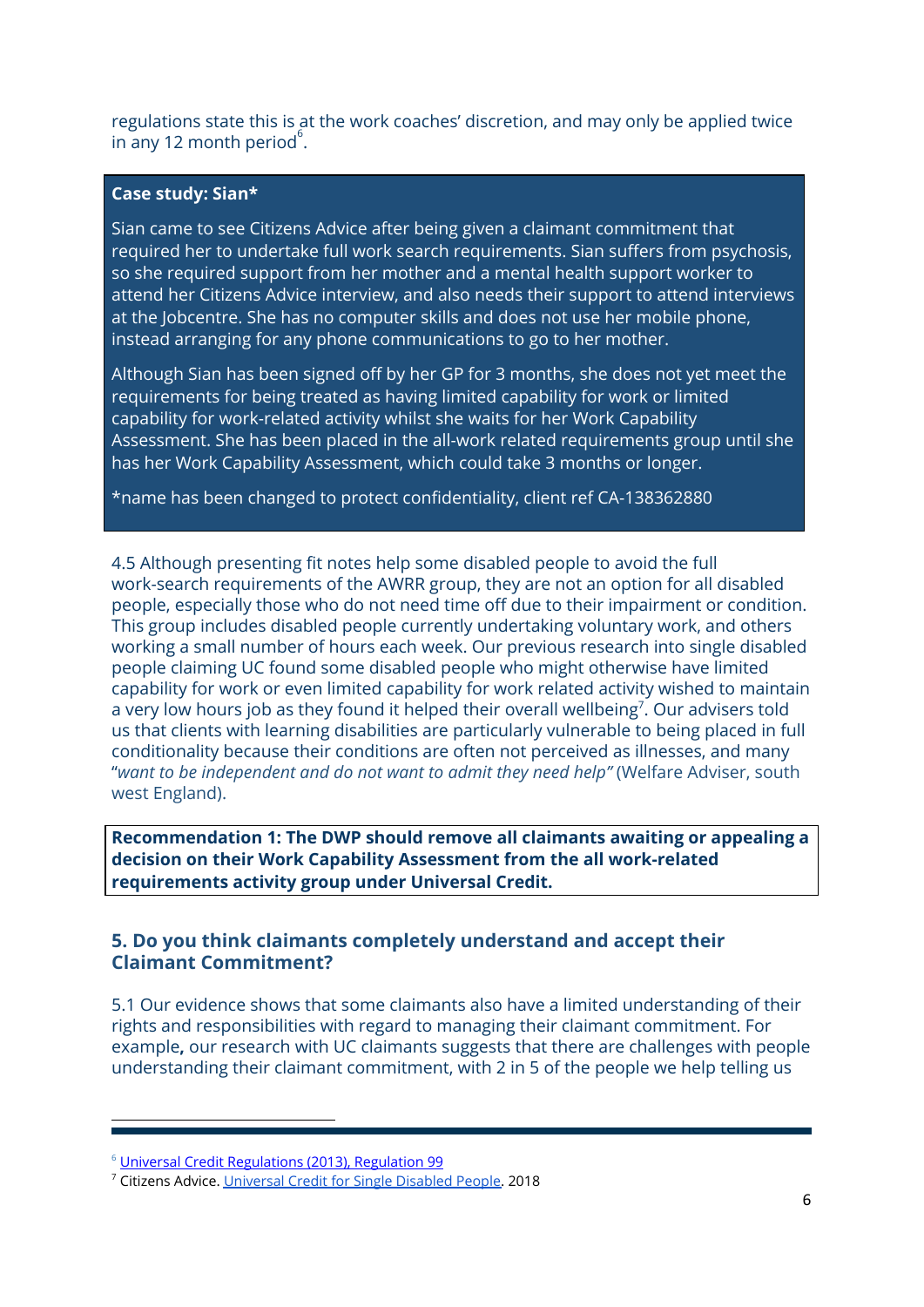they don't understand how much work/work search is expected from them $\degree$  and almost half (45%) saying they do not know how to ask for changes in their commitment $\mathring{\,}$ .

5.2 We are also concerned that people do not know how the claimant commitment fits into the overall UC claim management process. DWP data shows that 1 in 20 UC claimants have their claim closed because the claimant commitment has not been accepted $^{\rm 10}$ . Our survey of the Universal Credit claimants we help also showed 27% found finding and signing their claimant commitment difficult $^{\rm 11'}$ .

5.3 This lack of understanding places claimants at risk of a sanction, or even the complete closure of their entire UC award. For example, we have multiple case studies of people who have had their UC claim closed because they didn't understand their obligation to accept a renewed claimant commitment after a change in circumstances.

### **Case study: Janelle\***

Janelle found she could not log into her UC account because it was locked. When she attended her monthly meeting with her work coach she found out that her UC claim had been closed a fortnight ago, because she had not accepted a claimant commitment. She did not know anything about the commitment, and did not expect to get one as she was not required to look for work and was due to attend a Work Capability Assessment 2 days before the claim was closed.

Even though her work coach had been meeting Janelle every month, they had not informed her about her need to review and re-sign her new commitment. Neither did the Case Manager contact her by text or phone to tell her they were about to close her claim, and they have still not given her a letter to tell her why the claim had been closed. Janelle had to restart her claim for Universal Credit, which meant she had no UC payments for over a month. She had to apply for an advance in order to make ends meet during this time. Her monthly UC has now been reduced, as the repayments for her advance are being deducted from her award.

\*Name has been changed to protect client confidentiality (client re CA-146044198)

**Recommendation 2: DWP should look at the time frame for the closing of claims when a commitment hasn't been accepted, and communicate these clearly with claimants, ensuring reminders are multichannel beyond the online journal.**

### **6. Timing of drawing up the commitment within the initial claim process.**

6.1 Some of the UC claimants we help had little awareness that they were able to discuss their commitment with their work coach, and request clarification and amendments to their work-search requirements. Our evidence suggests that the timing

 $8$  Citizens Advice, Universal Credit full service monitoring survey, Nov 2017 - May 2018, N=569

 $^9$  Citizens Advice, Universal Credit full service monitoring survey, Nov 2017 - May 2018, N=588  $\,$ 

<sup>10</sup> FoI:2025, May 2018

<sup>11</sup> Citizens Advice, Universal Credit full service monitoring survey, Nov 2017 - May 2018, N=583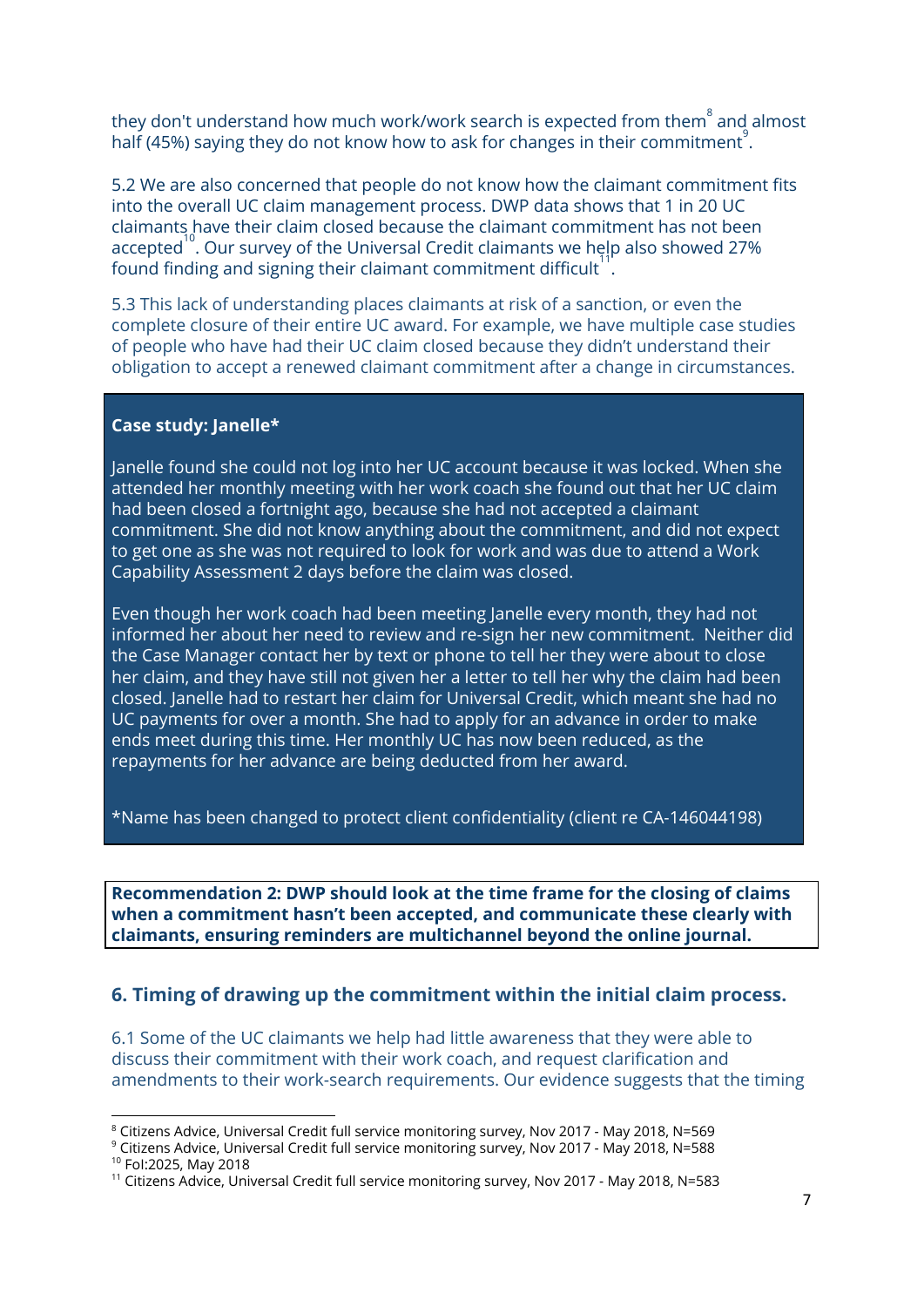of the claimant commitment within the initial Universal Credit application process may be contributing to this lack of understanding.

*"Clients accept claimant commitments - even when they are not right - because they are struggling financially and usually just want to receive UC because they are hard up".* **Citizens Advice Adviser, north of England**

6.2 Citizens Advice currently has a grant to offer the Help to Claim service for people in England and Wales who are making an initial claim for Universal Credit. As part of the service, we explain what people can expect at their first work coach appointment. We advise that drawing up the claimant commitment should be a conversation, and the start of the claimant's ongoing relationship with their work coach, whilst also explaining the link between the claimant commitment and sanctions. If a client tells us they are disabled, or has a health condition, or caring responsibilities, we will let them know that their claimant commitment might be adapted to suit their personal circumstances. Help to Claim is now fully rolled out across England and Wales, and we are continually gathering data and evidence, with a commitment to a test-and-learn approach that allows us to share the evidence we collect as the programme progresses.

6.3 Signing the claimant commitment is usually a mandatory step in someone's initial claim for UC, and any hesitation in doing so can cause a subsequent delay in the claimant's initial payment. The design of UC means that all new claims wait a minimum of 5 weeks prior to their first payment, and we find our clients are often keen to do everything they can to expedite the process. This means they may be unable or unwilling to make use of the 7 'cooling-off' days they can ask for between drawing up and signing their commitment.

6.4 Some claimants may not be able to tell their work coaches about their personal circumstances at that first appointment. One adviser in the north west of England said she thinks that many of her clients do not want to disclose information that might be relevant to drawing up their claimant commitments "*because they have so many experiences of being treated like they are lying by Jobcentre staff."* Another adviser in Southampton told us that *"I think [clients] feel quite intimidated in a Jobcentre, they are worried if they say something it could work against them".*

6.5 DWP research in 2017 found that some work coaches lacked the confidence to apply processes flexibly and make appropriate adjustments, and, in some cases, felt overwhelmed by lack of time and the volume of claimants reporting health problems<sup>12</sup>. External research has also suggested that the lack of private rooms can be a barrier to understanding the needs of claimants with mental health conditions. $^{13}$ 

6.6 In late 2017 we surveyed our clients in offices around the country on the relationships they have with work coaches<sup>14</sup>. We found our clients were more likely to trust work coaches with information that has traditionally been shared in jobcentres. Three out of five claimants said they trusted their work coaches with information about work searching activities, and around half said the same of their disabilities or health conditions. Clients are more wary of telling their work coaches about life events or

<sup>&</sup>lt;sup>12</sup> Cited in NAO Rolling Out Universal Credit, 2018, p31

<sup>&</sup>lt;sup>13</sup> Mind, [Sanctions and Requirements in Universal Credit](https://www.mind.org.uk/media/23359303/mind-briefing-mental-health-and-sanctions-in-universal-credit.pdf), October 2017

<sup>14</sup> Citizens Advice survey of UC clients in 14 local Offices across England and Wales, Dec 2017. N=220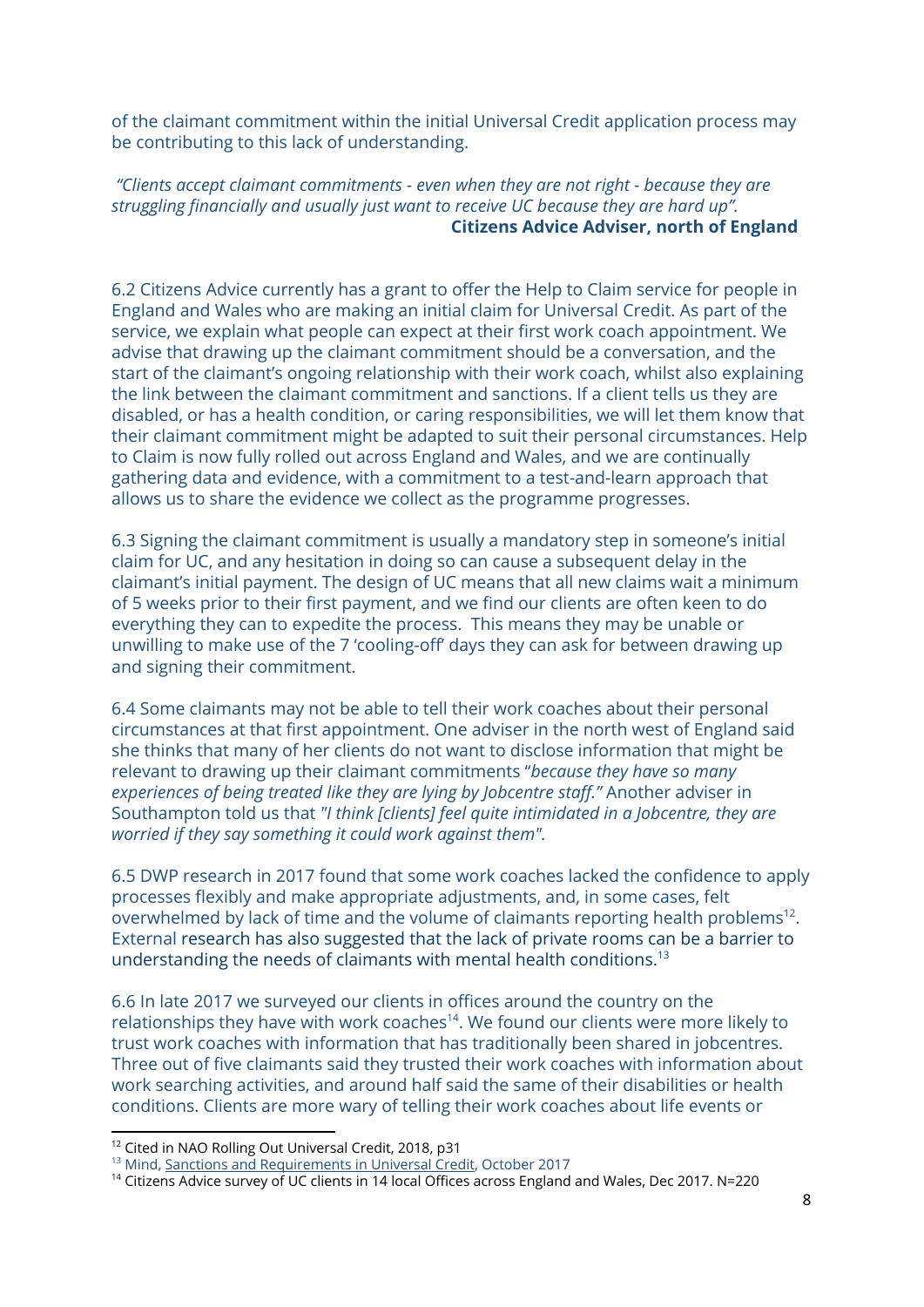mental health problems, both issues they are less likely to have been asked about when claiming legacy benefits.

6.7 An analysis of the disability profile of people who come to us for help with problems relating to the claimant commitment and conditionality shows that this group of clients are more likely to have mental health conditions, compared to our UC clients overall. This suggests that, amongst the people we help, disabled people with mental health problems are more likely to have issues with this area of UC, compared to disabled people with physical health problems



Figure 2: Types of Disability Among disabled Citizens Advice Clients (2018-2019)

6.8 However, evidence from our clients shows that many of the people who have been subject to full work search conditionality had been very clear about their limited capability, and this had not been taken into account by their work coach.

### **Case study: Adam \***

Adam is a vulnerable adult and has a number of health conditions including autism, anxiety, depression and scoliosis. He was not currently claiming any benefits for his health conditions when he first came to see Citizens Advice.

Adam moved to a different area around 5 months ago and this move triggered his claim for UC. He was given work search commitments even though he told the DWP about his poor health in his initial claim. He was not told how to apply for a WCA when he moved over to UC. His work coach also failed to advise him that he could have submitted a fit note and this would have temporarily removed his work search commitments. Adam has constantly struggled to manage his claim and is highly distressed with what's expected of him in order to maintain his payments.

Name has been changed to protect confidentiality (client ref CA-146274958)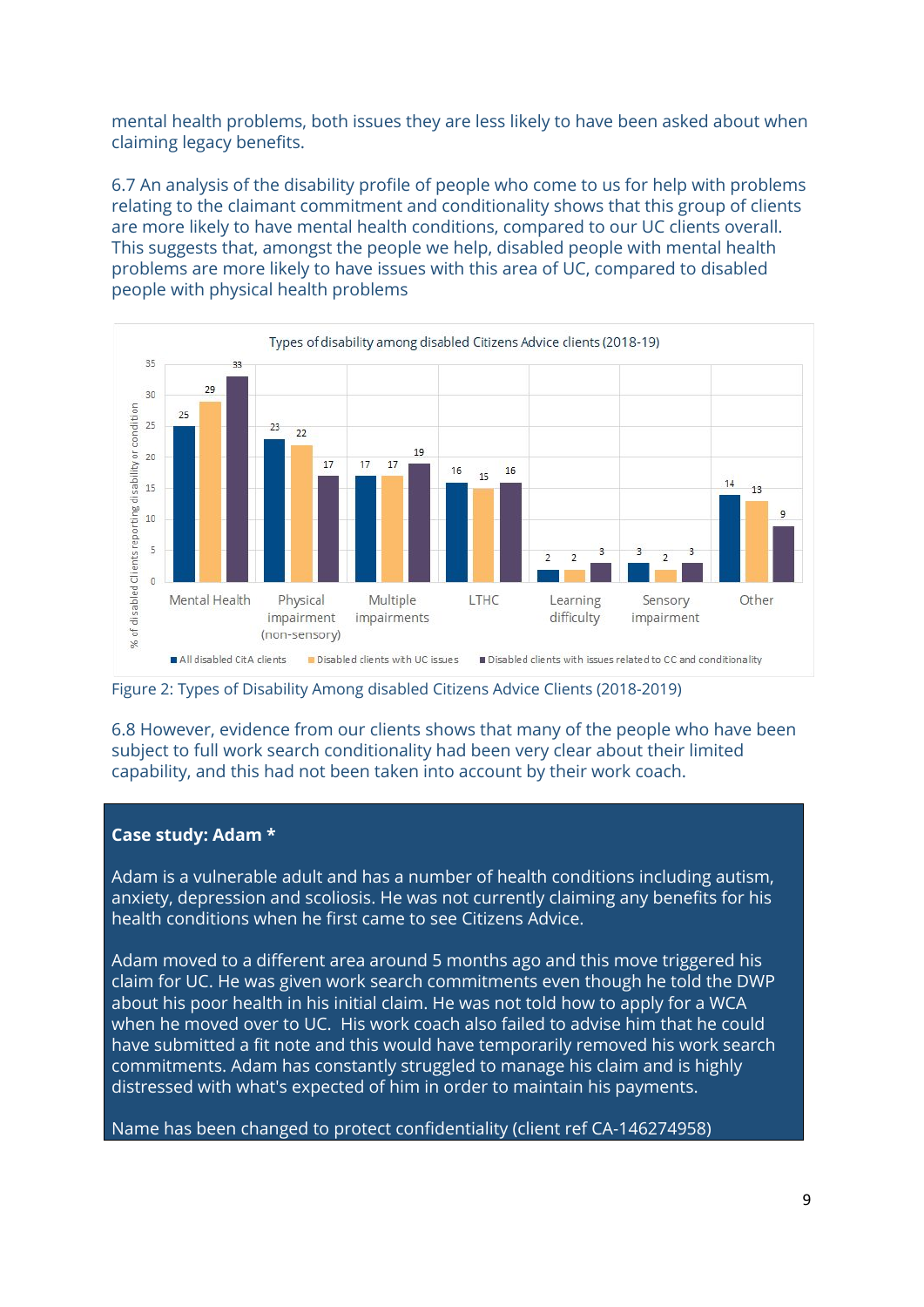**Recommendation 3: The DWP should consider moving the process of drawing up and agreeing a claimant commitment until after the initial claim has been established**. **This would allow the claimant commitment to become a more collaborative, supportive and tailored process for the claimant, and set the foundation for a positive ongoing relationship with their work coach.**

## **7. How is the Claimant Commitment used as part of an ongoing claimant and work coach relationship? Do you think the Claimant Commitment is an effective tool for supporting people into or progressing in work? If not, why, and can you highlight evidence to support your view?**

7.1 As the claimant commitment is inextricably linked with the threat of sanctions, it can be difficult for claimants to view it as anything other than a mandatory list of tasks that they feel compelled to accept.

*"I don't think I've come across anybody who has felt they could challenge [their claimant commitments]...I don't think people are confident enough when they go into Jobcentre Plus to actually negotiate with the work coaches"*

#### **Welfare Adviser, north east England**

7.2 This perception is echoed by the finding of the York University study into the effectiveness of conditionality in the welfare system, which concluded that many claimants' experience of the claimant commitment agreement process was "dominated by compulsion rather than negotiation".  $^{15}$ 

7.3 Many of the UC claimants we help are experiencing a difficult time in their lives, and fear their initial UC payment will be delayed if they decide not to sign their claimant commitment on the spot. Many UC claimants will also not have been subject to conditionality before and therefore have no benchmark of what is realistic or achievable in terms of work related activity. As managed migration progresses this will be an increasingly common scenario – 3 million working households will be receiving UC, and of these, 1 million will be subject to in-work conditionality for the first time<sup>16</sup>.

7.4 Others who are experiencing a period of crisis may not have the bandwidth to consider what it is that they are agreeing to. An adviser in south Wales told us about a client who had recently lost her husband to Motor Neurone Disease, and she has been so distraught that she signed her claimant commitment without reading it first. Our adviser commented that quite often *"People are signing claimant commitments without taking on board whether they can actually fulfil the requirements, people in vulnerable positions are signing up to things they might not be able to do"*

7.5 In such circumstances, it is unlikely that the claimant could feel that the commitment is part of a process of building a trusting and supportive relationship with their work coach. In fact, we are seeing clients experience a deterioration in their mental health and wellbeing due to the stress of being subject to excessive work-related requirements.

<sup>&</sup>lt;sup>15</sup> York University, [Welfare Conditionality Project Final Findings,](http://www.welfareconditionality.ac.uk/wp-content/uploads/2018/06/40475_Welfare-Conditionality_Report_complete-v3.pdf) 2018

<sup>&</sup>lt;sup>16</sup> Social Security Advisory Committee, <u>[In-Work Progression and Universal Credit](https://assets.publishing.service.gov.uk/government/uploads/system/uploads/attachment_data/file/657842/ssac-occasional-paper-19-in-work-progression-and-universal-credit.pdf)</u>, 2017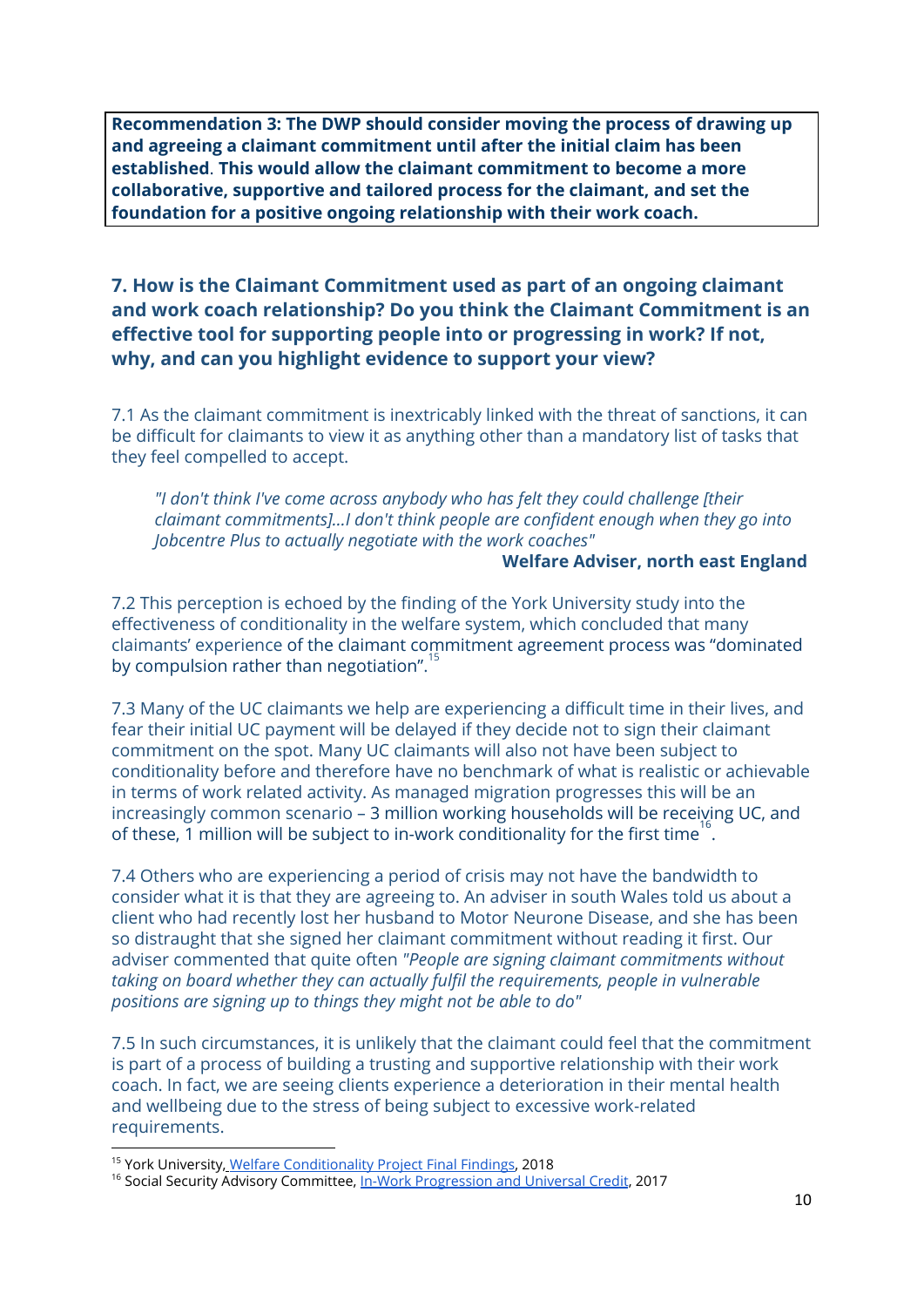#### **Case study**: Dolores\*

Dolores has diabetes and consequent problems with her pancreas and kidneys. She is on medication that makes her throw up if she moves around too much. Dolores is claiming UC and her claimant commitment required her to look for/carry out work for 35 hours a week. Dolores is unable to work due to her health conditions and has been providing fit notes from her GP since she started her UC claim. She says she has told her work coach that she cannot work.

Citizens Advice informed Dolores about the process for changing the conditions in her claimant commitment. Dolores was upset that no one had told her about the process for getting her claimant commitment changed, even though she had been submitting fit notes to her work coach the entire time she was on UC. Dolores had felt very worried about the risk of sanctions being applied to her claim, even though her fit notes should have removed the threat of this happening to her.

\*Name has been changed to protect client confidentiality, case ref CA-143758621

**Recommendation 4: The DWP should regularly review how claimant commitments are being set by work coaches - including how discretion is applied - to assess their effectiveness in supporting people to move into and stay in work.**

7.6 We remain unconvinced of the merits of applying conditionality to people who are experiencing challenging personal circumstances, as there is little robust evidence that such an approach works to help people move into or progress in work.  $^{17181920}$ 

7.7 It is positive that the DWP has said that it wants to trial a new approach to conditionality for claimants awaiting a Work Capability Assessment, as well as those found to have Limited Capability for Work. $^{21}$  For disabled people and people with long-term health conditions, the use of sanctions is not an effective way in supporting individuals to enter and stay in work. This can be backed up by the use of non-mandated employment programmes, where the voluntary Work Choice employment support programme for disabled people produced better labour market outcomes for economically inactive disabled claimants than the mandatory Work Programme that ran at a similar time.<sup>22</sup>

<sup>&</sup>lt;sup>17</sup> [Citizens Advice response to Public Accounts Committee inquiry into benefit sanctions,](https://www.citizensadvice.org.uk/Global/CitizensAdvice/welfare%20publications/Sanctionsinquiryresponsedraft.pdf) December 2016 Based on a survey of 275 Citizens Advice staff and volunteers in March 2015.

<sup>&</sup>lt;sup>18</sup> University of York et al, <u>Welfare Conditionality: Sanctions, Support and Behaviour</u> Change May 2018 <sup>19</sup> van den Berg, G., and J. Vikstrom. "Monitoring job offer decisions, punishments, exit to work,and job quality." Scandinavian Journal of Economics (Forthcoming); in Arni, P. et al (2009) "How Effective are Unemployment Benefit Sanctions?" Centre for Economic Policy Research

<sup>&</sup>lt;sup>20</sup> <u>Written evidence</u> submitted by Dr David Webster, Honorary Senior Research Fellow, Urban Studies, University of Glasgow to the Work and Pensions Committee, 2014

<sup>&</sup>lt;sup>21</sup> [Health and Disability Announcement:Written statement - HCWS1376,](https://www.parliament.uk/business/publications/written-questions-answers-statements/written-statement/Commons/2019-03-05/HCWS1376) March 2018

<sup>&</sup>lt;sup>22</sup> DWP, <u>Evaluation of the Work Choice Specialist Disability Employment Programme,</u> 2011